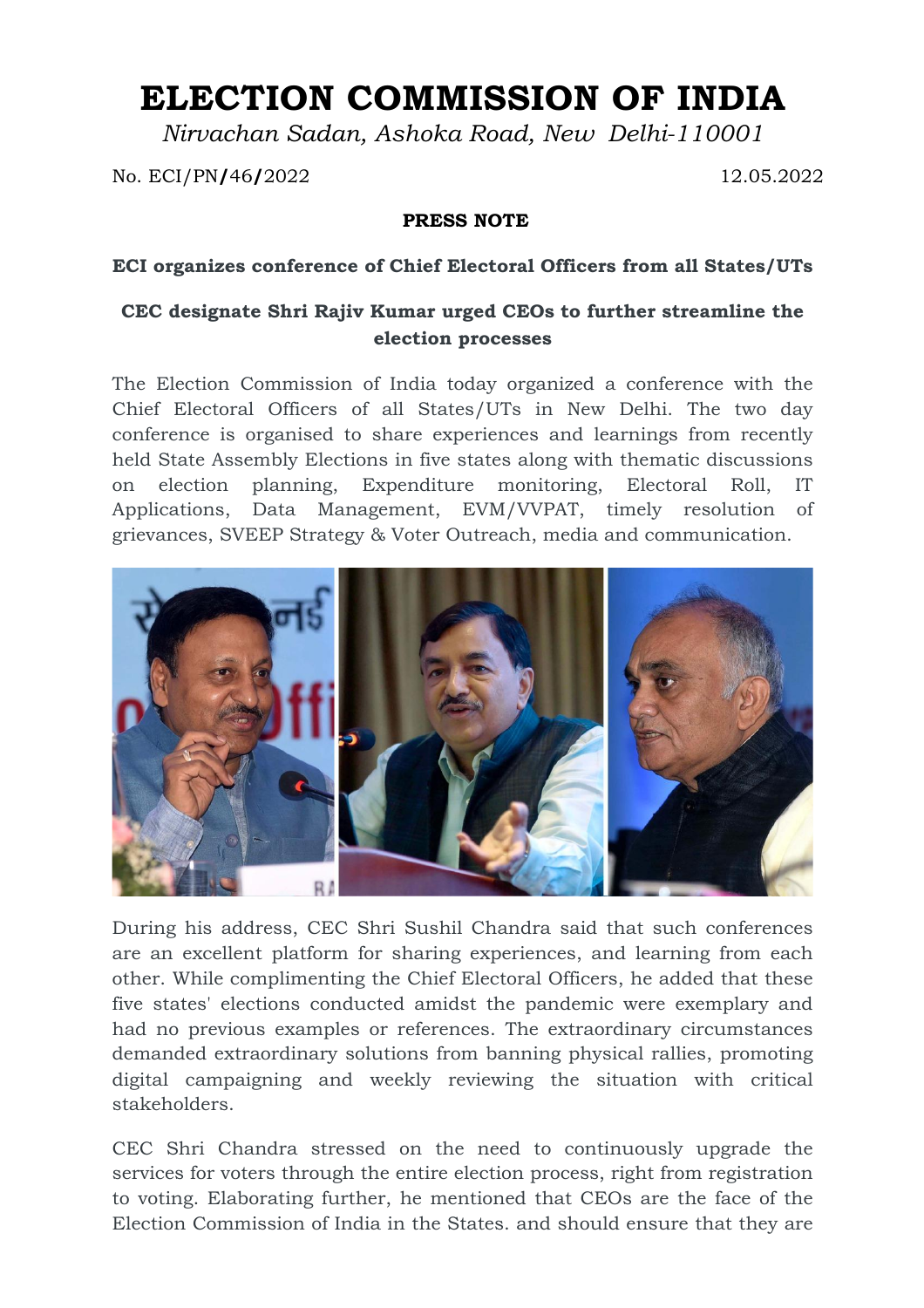accessible and visible to all stakeholders. While narrating instances, he urged CEOs to provide regular feedback to the ECI for systemic improvements and improvising voter facilitation.He urged CEOs to strengthen their outreach and communication to showcase their best practices and innovations in election management to the world.

CEC congratulated EC Shri Rajiv Kumar who has been appointed as new Chief Election Commissioner. He wishes that ECI attains greater heights under his leadership.

Election Commissioner and Chief Election Commissioner designate Shri Rajiv Kumar while interacting with the Chief Electoral Officers said that with the mandate provided by the Constitution, ECI has developed extremely robust internal mechanisms and practices to ensure that elections are conducted in a free, fair, accessible and participative manner for each and every voter. With a legacy of the past seven decades, ECI has established exemplary vibrant and transparent processes for other democracies. While narrating his experiences of conducting elections for the first time amidst the pandemic in Bihar till the recently held Assembly Elections in the five states, he mentioned that the journey has been full of challenges and learnings. He added that the unprecedented situation demanded dynamic decision making and pre-empting the misinformed narratives. He urged CEOs to carry forward the journey of reforms initiated during the tenure of Shri Chandra for further streamlining the election processes.

During his address Shri Kumar added that while technology has been leveraged in a big way to enhance the accessibility and transparency of the election system, ECI has streamlined the entire IT infrastructure with focus on three critical stakeholders, namely voters, political parties and election management functionaries. He urged CEOs to strengthen their IT systems including training of the IT personnel for adapting to the latest advancements.

Election Commissioner Shri Anup Chandra Pandey in his address highlighted the agenda for CEOs for next few months including arranging logistics in states for upcoming elections for the office of President of India. He said that CEOs should utilise this lean period to strengthen and upgrade the fundamental features of the election system including updating the electoral rolls, infrastructure upgradation at polling stations, EVM-VVPAT storage and maintenance and training and capacity building of officials. He also asked CEOs to implement innovative SVEEP strategies to better connect with the voter.

Shri Pandey while complimenting CEC Shri Sushil Chandra for his leadership in steering the Assembly elections during difficult and challenging times amidst the pandemic, added that the handling of elections in India during the pandemic has been acknowledged internationally.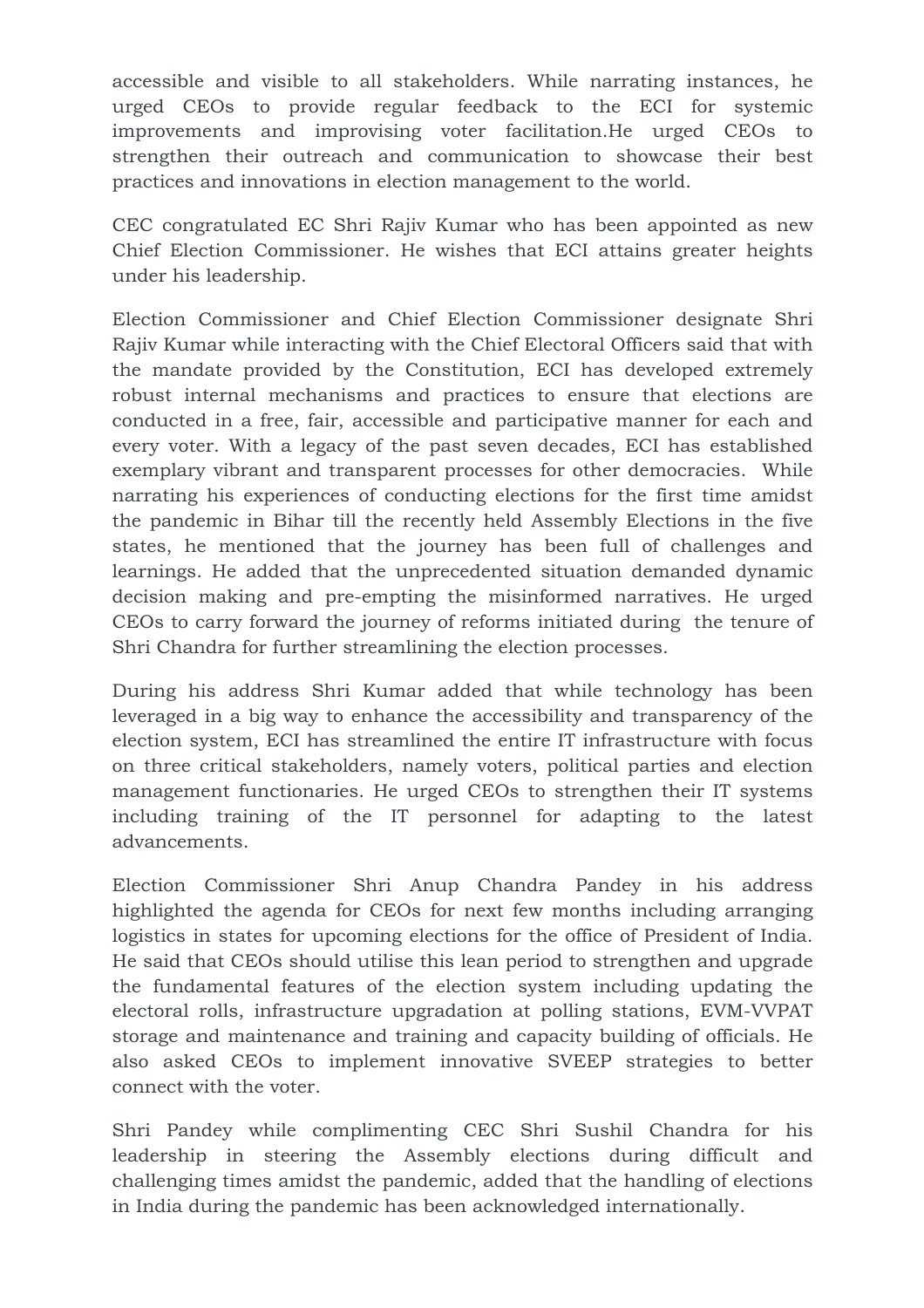Secretary General Shri Umesh Sinha in his welcome address stated that this conference is a medium for us to reflect on our past experiences and new learnings. He added that the recent elections during the pandemic has brought a paradigm shift in conduct of elections for the whole world, with COVID-19 protocols becoming an integral part of the system.



During the conference the Commission today released the latest edition of ECI magazine 'My Vote Matters'. This edition of the quarterly magazine includes a host of articles on the initiatives and endeavours undertaken by the five poll-gone states in 2022 and election stories from the field. E link: https://eci.gov.in/files/file/14171-my-vote-matters-vol-iii-issue-2/

The Commission also released the Election Statistics pocket book. The data presented in this booklet makes an interesting read on the electoral journey made by the country from 2017 to 2021. It consists of highlights of all general elections and elections to Rajya Sabha and Legislative Councils conducted during this period. Election Statistics Pocket Book has been a regular publication of Election Commission of India since 2014 providing data on Indian Elections in simplified form.



Along with the 'My Vote Matters' and the Election Statistics pocket book, the Commission also released the reprint of the Narrative Reports of Second to Seventh General Elections held between 1957 till 1977. The narrative report